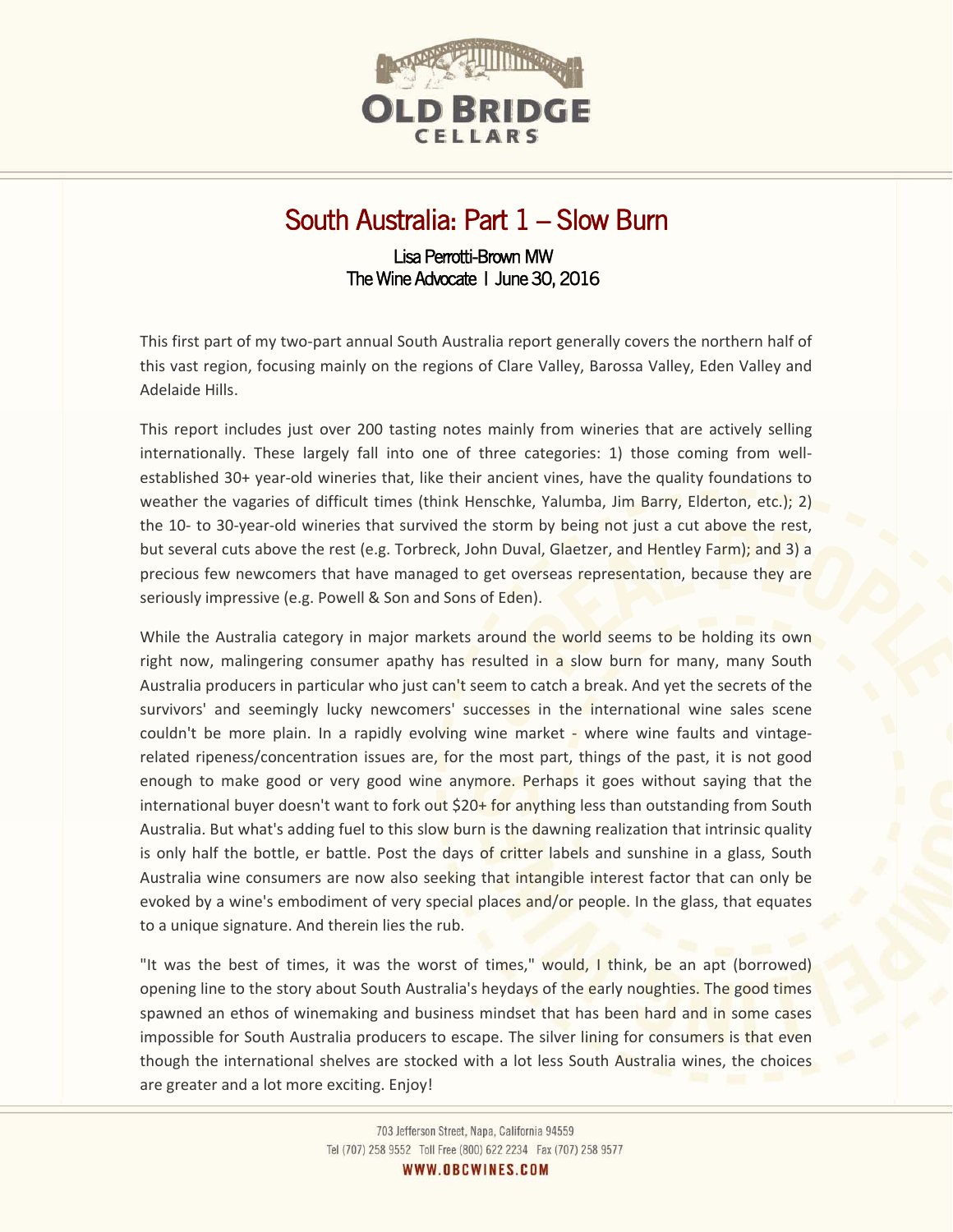

### **d'ARENBERG**

# **89 pts d'Arenberg The Dry Dam Riesling 2015**

The 2015 The Dry Dam Riesling offers a pretty, floral laced nose with notes of honeysuckle and lime blossoms with white peaches and lemon curd at the core. Off-dry and light-bodied on the palate, it achieves lovely balance and intensity with a long, lively finish.

# **88 pts d'Arenberg The Broken Fishplate Sauvignon Blanc 2015**

The 2015 The Broken Fishplate Sauvignon Blanc offers a textbook nose of gooseberries, grass and elderflower with a bell pepper undercurrent. Medium-bodied with a suggestion of satiny texture and great uncomplicated intensity, it is a lip-smacking winner for this variety for Australia!

**JOHN DUVAL** 

# **98+ pts John Duval Eligo Shiraz 2013**

Very deep purple-black in color, the 2013 Eligo has an intoxicating nose of creme de cassis, blueberry tart and violets with underlying menthol, cloves, fenugreek, licorice and dark chocolate hints. The medium to full-bodied palate is youthfully restrained, with taut, muscular blackberry and exotic spice flavors supported by fine-grained, firm tannins and lively acid, finishing with excellent length. This is a very classy 2013 Shiraz!

# **93 pts John Duval Plexus Shiraz Grenache Mourvedre 2013**

Medium to deep garnet in color, the 2013 Plexus (a Shiraz, Grenache, Mourvèdre blend) gives slowly evolving raspberry tart, kirsch, potpourri and garrigue notes with underlying spice box and incense hints. Medium to full-bodied, the palate is velveteen textured with layers of expressive red fruits preserves and exotic spice flavors, finishing very long.

### **92+ pts John Duval Entity Shiraz 2013**

Deep garnet-purple colored, the 2013 Entity Shiraz is profoundly scented of crushed blackberries and wild blueberries with star anise, chocolate box, menthol and violets in the background. The ripe, seductive, medium to full-bodied palate is still quite youthful but open for business with velvety tannins and a lively lift to the long pepper and black berry laced finish.

### **92+ pts John Duval Plexus Shiraz Grenache Mourvedre 2014**

Medium garnet-purple colored, the 2014 Plexus (a Shiraz, Grenache. Mourvèdre blend) is a little youthfully reticent, offering glimpses at black raspberry and mulberry aromas plus licorice, cracked black pepper, earth and lavender. Medium to full-bodied and still very primary in the mouth, it has a great intensity of red and black fruit flavors supported by ripe, rounded tannins and just enough freshness, finishing long and spicy.

WWW.OBCWINES.COM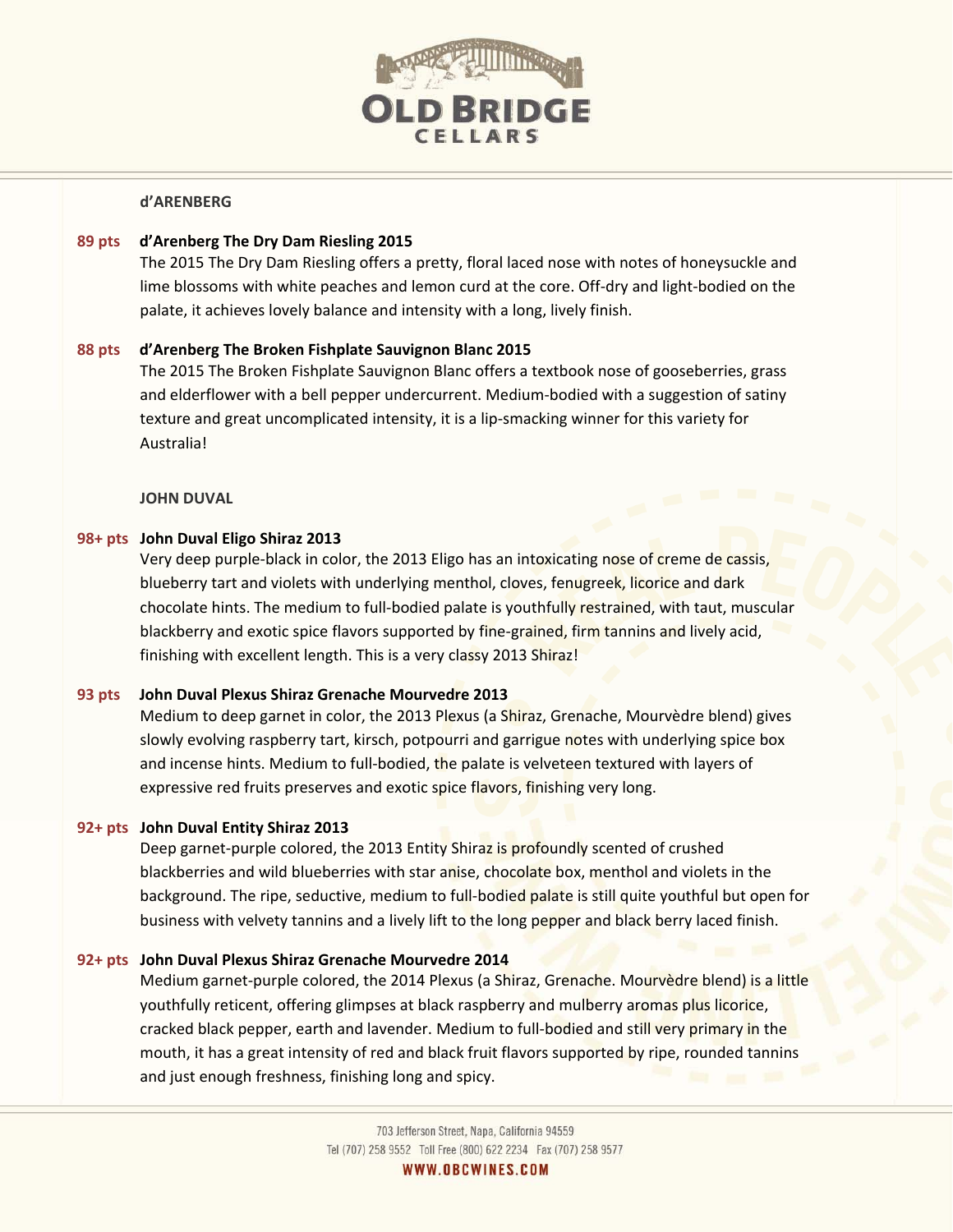

# **92 pts John Duval Entity Shiraz 2014**

Deep garnet-purple colored, the 2014 Entity Shiraz reveals crushed blackberries and blackcurrants on the nose with hints of dried Provence herbs, garrique, eucalypt and black pepper. Medium to full-bodied, the palate delivered mouth-filling black fruits and peppery flavors with chewy tannins and a lively backbone, finishing with a spicy lift.

# **89 pts John Duval Plexus Marsanne Roussanne Viognier 2015**

The 2015 Plexus Blanc has notes of apricots, poached pears and allspice with hints of honeysuckle and white pepper. Medium-bodied, there is a pleasant touch of oiliness to the texture with a great concentration of fruit, finishing with lingering anise and baking spice notes.

# **KILIKANOON**

# **92+ pts Kilikanoon Mort's Reserve Riesling 2015**

The 2015 Riesling Mort's Reserve has a youthful, fresh and vibrant nose of lime juice, green mango and grapefruit peel with a waft of acacia honey. Dry, light-bodied and with a wicked backbone of crisp acidity, it delivers a refreshing citrus burst with some mineral layers and a steely finish.

### **90+ pts Kilikanoon Exodus Shiraz 2014**

Deep garnet-purple colored, the 2014 Exodus Shiraz has a somewhat closed-down, reduced / rubbery nose to begin, opening out with some air to reveal a blueberry, black plum and dried mulberries scented nose with licorice, coal and cloves hints. Full-bodied, taut and finely grained in the mouth, it has a lively backbone cutting through the rich, densely packed flavors and it finishes with a pepper and herb lift.

# **90 pts Kilikanoon Mort's Block Riesling 2015**

More open-knit than the Mort's Reserve, the 2015 Riesling Mort's Block delivers white peach, lime blossom and apple notes plus a hint of coriander seed. The dry, light-bodied palate is relatively approachable with plenty of zesty flavor on offer and good length.

### **88 pts Kilikanoon Kavel's Flock Shiraz 2014**

Deep garnet-purple colored, the 2014 Kavel's Flock Shiraz offers earthy / savory notes of moss covered bark, damp earth, yeast extract and underbrush with a warm blackberry and aniseed core. Medium-bodied with soft, ripe tannins a lively acid backbone supporting the earth and black fruit flavors, it finishes with pleasant mineral notes.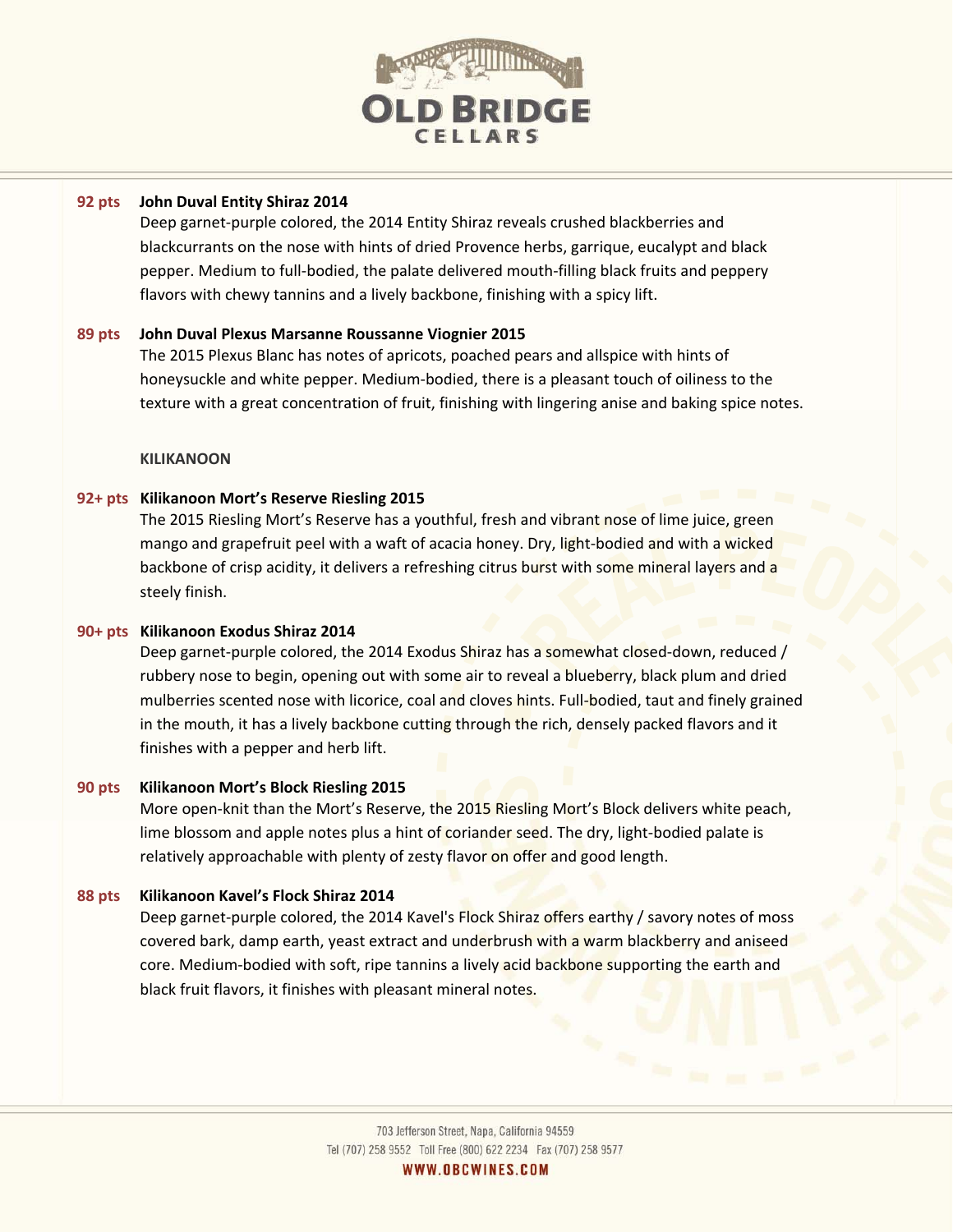

# **88 pts Kilikanoon Killerman's Run Cabernet Sauvignon 2014**

Medium to deep garnet-purple in color, the 2014 Cabernet Sauvignon Killerman's Run has a pronounced blackcurrant, eucalypt and blueberry laced nose with hints of pencil lead and dried Mediterranean herbs. Medium-bodied, soft, lively and fruit in the mouth, it delivers plenty of uncomplicated menthol laced black fruit flavors and good length.

# **88 pts Kilikanoon Killerman's Run Riesling 2015**

The 2015 Killerman's Run Riesling sports zingy lemon peel and yuzu zest notes with touches of white pepper and dill seed. The dry, light-bodied palate offers a lot of expressive flavor at this youthful stage with lively but approachable acidity and good length.

# **85 pts Kilikanoon Lackey Shiraz 2013**

Deep garnet-purple colored, the 2013 The Lackey Shiraz has notes of ripe blackberries, stewed plums and spice box. Medium-bodied, soft, uncomplicated and ready for business, it is a spicy red for everyday drinking.



WWW.OBCWINES.COM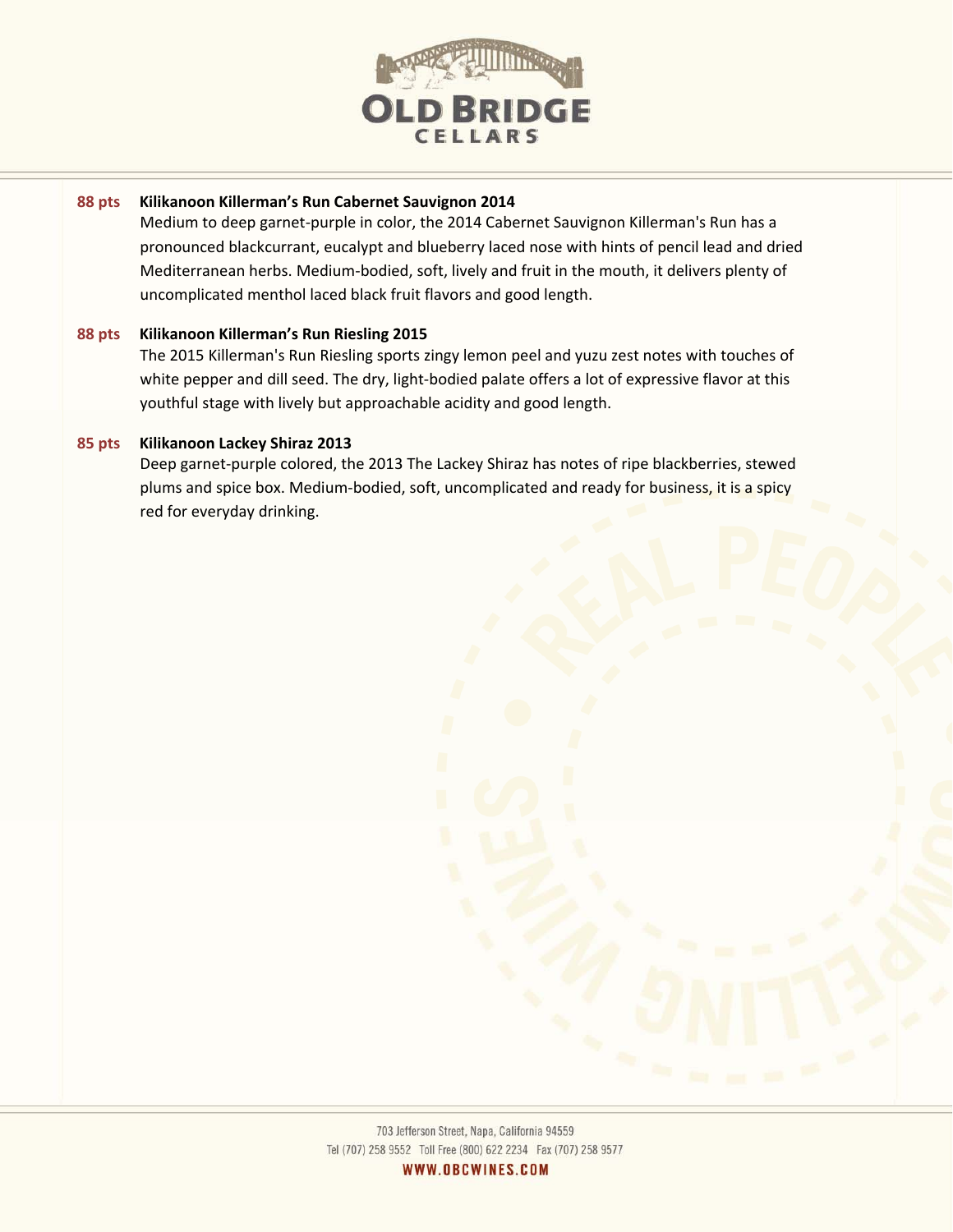

# Australia: Victoria & Tasmania

# Lisa Perrotti-Brown MW The Wine Advocate | June 30, 2016

Here are a few notes on recent releases from Australia. Enjoy!

### **CHAMBERS**

# **99 pts Chambers Rare Muscat**

Tasted again in March 2016, the NV Rare Muscat has a deep brown color with a distinctive green tinge to the rim. The nose is, in a word, incredible and terribly difficult to describe, which is a great thing. Rancio doesn't begin to capture the complex, oxidative signature: honey coated walnuts, molasses, dates, sandalwood, baking spices, old chesterfields, aniseed and potpourri with fleeting, ethereal wafts of incense, roasted nut and exotic spice notes. Rich, unctuous and gratuitously multi-layered, this is one for the hedonists.

### **GIANT STEPS**

### **92+ pts Giant Steps Tarraford Vineyard Chardonnay 2014**

The 2014 Tarraford Vineyard Chardonnay has a citrusy, chalk dust and struck flint laced nose with a peach blossom and lime leaf undercurrent. The medium-bodied palate is tight-knit with buckets of tension supporting the intense citrus and stone flavors, finishing with great length.

### **90 pts Giant Steps Yarra Valley Chardonnay 2015**

The 2015 Chardonnay opens with a wet pebble, peach and pear scented nose with hints of baking bread and honeysuckle. Light-boided with a silkiness to the texture and just enough fruit intensity, it gives a lively acid backbone and long minerally finish.

#### **INNOCENT BYSTANDER**

### **88 pts Innocent Bystander Pinot Gris 2015**

The 2015 Pinot Gris displays perfumed notes of jasmine, lychees, honeydew melons and acacia honey with a waft of anise. Medium-bodied with a nice touch of oiliness to the texture, it gives plenty of youthful fruit and a spicy finish.

# **86 pts Innocent Bystander Marlborough Sauvignon Blanc 2015**  Laced with lashings of fresh grass, green apple, lime juice and pea pod notes, the 2015 Sauvignon Blanc is light-bodied, spritely and bone dry with plenty of zestiness to the finish.

703 Jefferson Street, Napa, California 94559 Tel (707) 258 9552 Toll Free (800) 622 2234 Fax (707) 258 9577

WWW.OBCWINES.COM